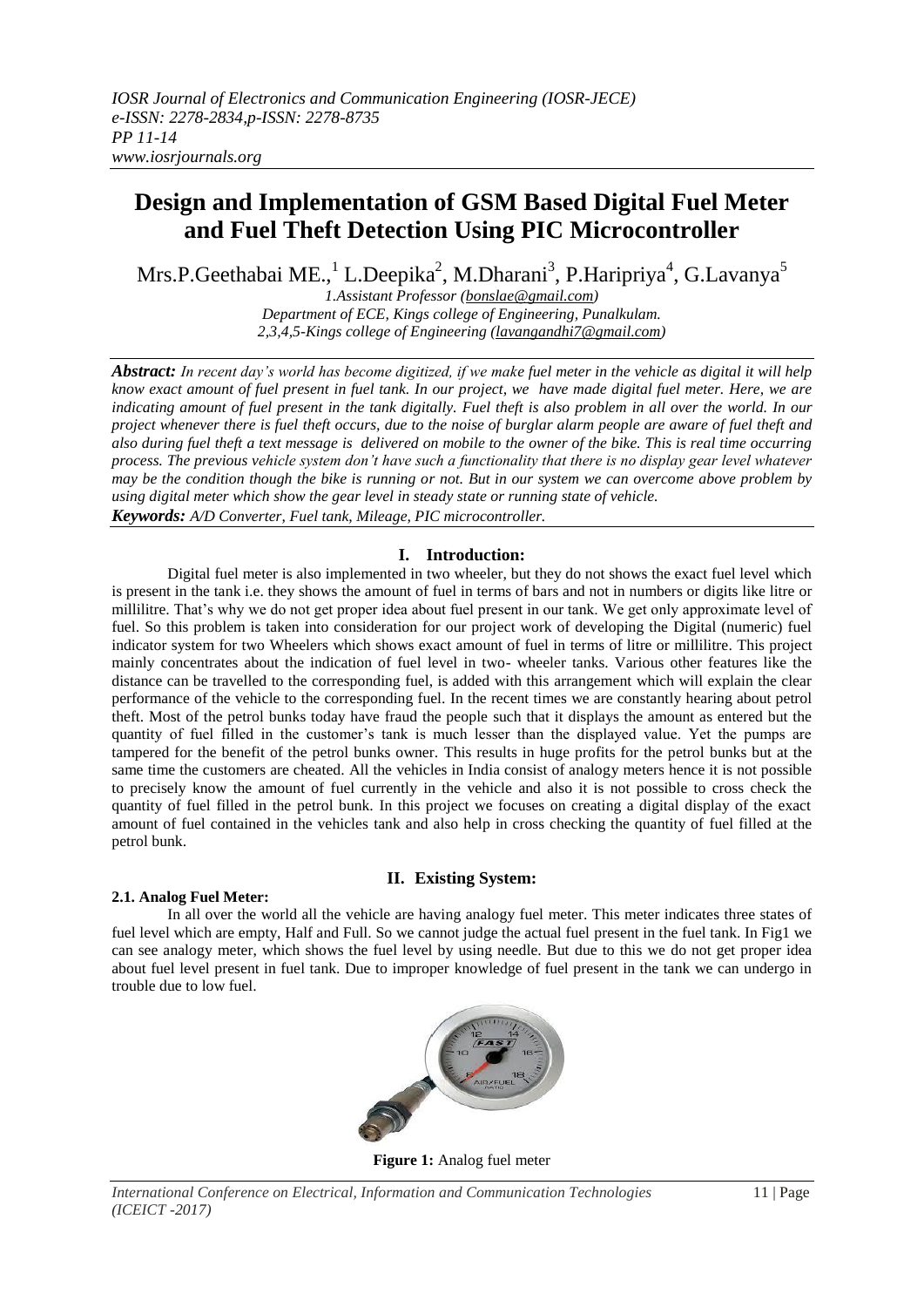As considering previous analogy system we are going to implement advanced system. In our system we are doing digital fuel meter and theft detection. In digital fuel meter we are indicating the amount of fuel in the tank in litres. This value in litres will be in numerical digits.

#### **2.2. Fuel Theft:**

There is major problem of fuel theft all over the world. Theft is malpractice which includes removal of the fuel pipe in the absence of owner and misusing the fuel from the bike. The owner of the bike unaware of fuel theft and he will come to know about it only when he wants to ride his bike on the next time. This is due to absence of any burglar alarm or buzzer system. The people were not aware about fuel theft. To overcome this problem we have put this idea of digital fuel meter and fuel theft. Using PIC microcontroller, in our project whenever there is fuel theft, due to the noise of burglar alarm people are aware of the fuel theft and also during fuel theft a text message is delivered on mobile to the owner of the bike. This is real time occurring process. Recently the lock system for the pipe ensured least amount of fuel theft but it lasted only for small duration of time. The disadvantages of this lock system are thief can break the system by using duplicate key and remove fuel from bike.

Most of the petrol bunks today have frauds the people such that it displays the amount as entered but the quantity of fuel filled in the customer's tank is much lesser than the displayed value. All the vehicles in India consist of analogy meters hence it is not possible to precisely know the amount of fuel currently in the vehicle. Also it is not possible to cross check the quantity of fuel filled in the petrol bunk.

#### **2.3. Gear level indication:**

Traditional vehicle system not include gear level indication but in Digital Fuel Meter system gear level indication also provided, from that we get information about gears of system are working properly or not.

#### **3.1. Block Diagram:**



#### Figure 2: Block diagram of system.

We have used PIC 16F877A Micro controller. LCD16x2 is connected to Microcontroller to display the level of fuel and gear. For sending a message of Fuel Theft we have used GSM Modem. Buzzer is used for alert. Initially limit switch is used to turn ON ignition. After ignition LCD will display current value of fuel level and Gear level. By pressing start switch vehicle will start and it consume some amount of fuel present in the fuel tank. In running condition of vehicle we must have to change the gear level of vehicle, this changeable gear level is also display on LCD. After some time we will stop vehicle, at that time the current level of fuel is stored in micro controller memory. While fuel Theft occurs then Fuel level goes down and message send to owner by using GSM Modem. At that time Buzzer will ON. The basic block diagram of the Digital Fuel meter using PIC micro-controller is shown in Fig2. Mainly this block diagram consists of the following essential blocks: Power supply, PIC16F877A microcontroller LCD Display, Fuel Float Sensor, GSM Module, MAX 232, Buzzer and Driver IC ULN2803.

.

# **III. Modeling And Development Of System:**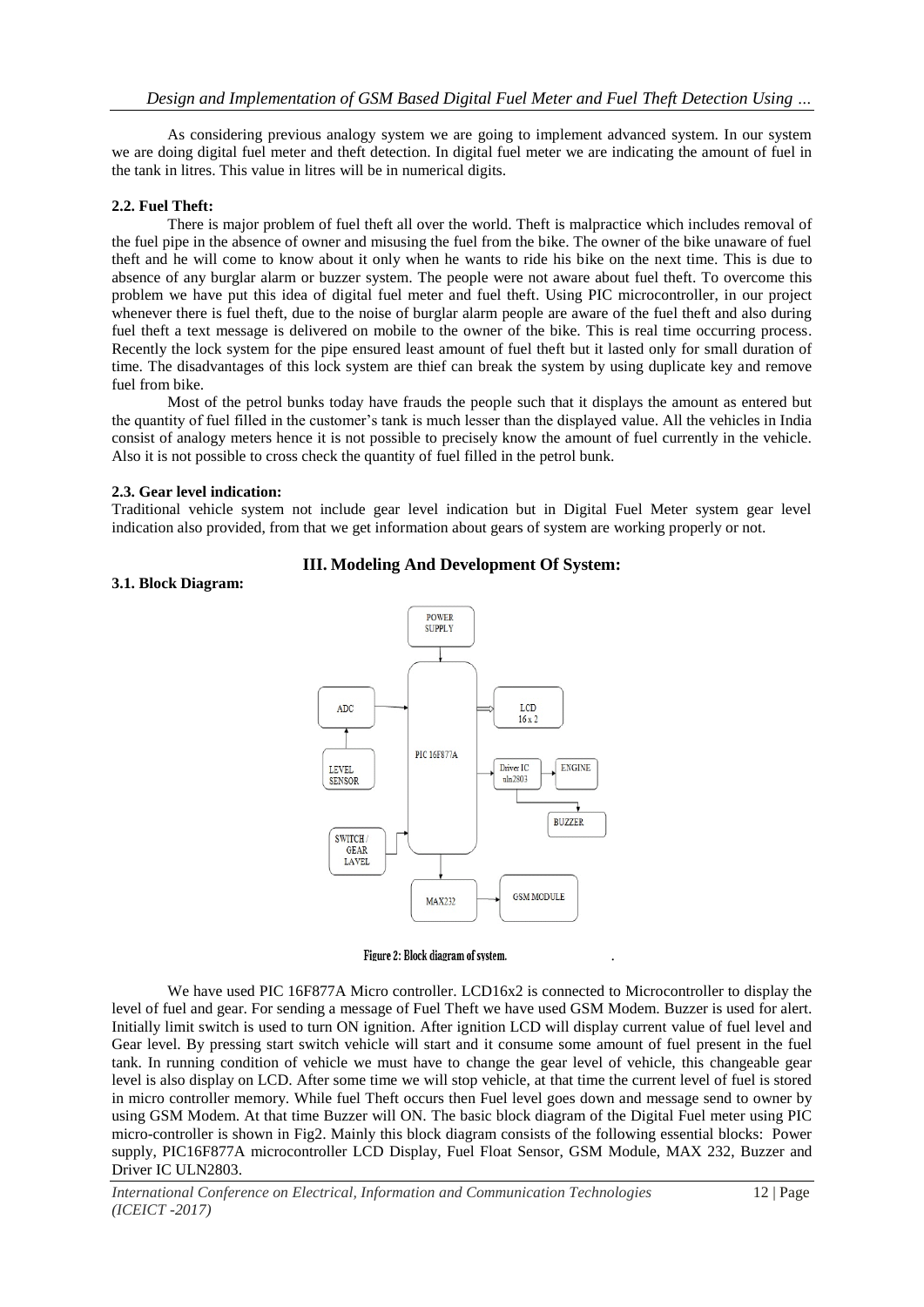# **3.2. Power Supply:**

Linear regulated power supply, all the electronic circuit needs a dc voltage is derived from the single ac phase main supply. For this purpose we have to use a regulated dc power supply. The basic building blocks of regulated dc power supply are Step down transformer, Rectifier, Filter, Voltage regulator IC's, Load.

# **3.3. PIC 16F877A Microcontroller:**

PIC (Peripheral Interface Controller) is an 8 bit Microcontroller used in this system and it is the heart of the overall system. PIC16F877A series controller used here seems to be efficient and cost effective for this Digital meter system. The proposed design uses PIC micro-controller. It is a low power controller that provides support for high speed communications, with the ability to be programmed using different commands.

# **3.4. LCD Display:**

Interfacing between micro-controller and the LCD is required for displaying the status of Fuel level present in the fuel tank. The LCD is set to 16x2 displays. Depending on the status of fuel level, the LCD displays the level of fuel in digit. The data from the microcontroller is communicated using upper 4 bits of oneof the ports and the data pins of the LCD is connected to data pins D4, D5, D6, D7 of the LCD. The LCD is enabled using Enable (E) pin. Reading and writing of data to the LCD is handled using R/W pin.

# **3.5. GSM Module:**

We are using model no 1122 GSM Modem in this project. This GSM Modem can accept any GSM network operator SIM card and act just like a mobile phone with its own unique phone number. Advantage of using this modem will be that you can use its RS232 port to communicate and develop embedded applications. Applications like SMS Control, data transfer remote control and logging can be developed easily.

#### **3.6. MAX 232:**

The MAX232 is a dual driver/receiver that includes a capacitive voltage generator to supply TIA/EIA-232-F voltage levels from a single 5-V supply. Each receiver converts TIA/EIA-232-F inputs to 5-V TTL/CMOS levels. These receivers have a typical threshold of 1.3 V, atypical hysteresis of 0.5 V, and can accept 30-V inputs. Each driver converts TTL/CMOS input levels into TIA/EIA-232-F levels. In this project MAX 232 is use for the serial communication between GSM Modem and Microcontroller.

#### **3.7. Buzzer:**

Buzzer is an electronic device that is commonly used to produce sound light weight simple construction and low price make it usable in various application like computers call bells etc. It is the phenomenon of generating electricity when mechanical pressure is apply to certain material and the vice versa is also true.

#### **3.8. Driver IC ULN2803A:**

The ULN2803A device is a high-voltage, high-current Darlington transistor array. The device consists of eight NPN Darlington pairs that feature high-voltage outputs with common-cathode clamp diodes for switching inductive loads. The collector-current rating of each Darlington pair is 500 mA. The Darlington pairs may be connected in parallel for higher current capability.

# **IV. Algorithm:**

The digital meter follows a sequence as discussed above. The functions are as follows:

- 1. Start
- 2. Initializing the switch of vehicle
- 3. Start the engine of the vehicle
- 4. Display the level of the fuel and gear on LCD
- 5. Keep the engine ON, and display current value of fuel level and gear level.
- 6. Stop the engine of the vehicle
- 7. Store the petrol level value
- 8. If the petrol level goes down from stored value during theft.
- 9. Then send message to owner and buzzer of vehicle will ON
- 10. If not then go to step no 7
- 11. Stop.